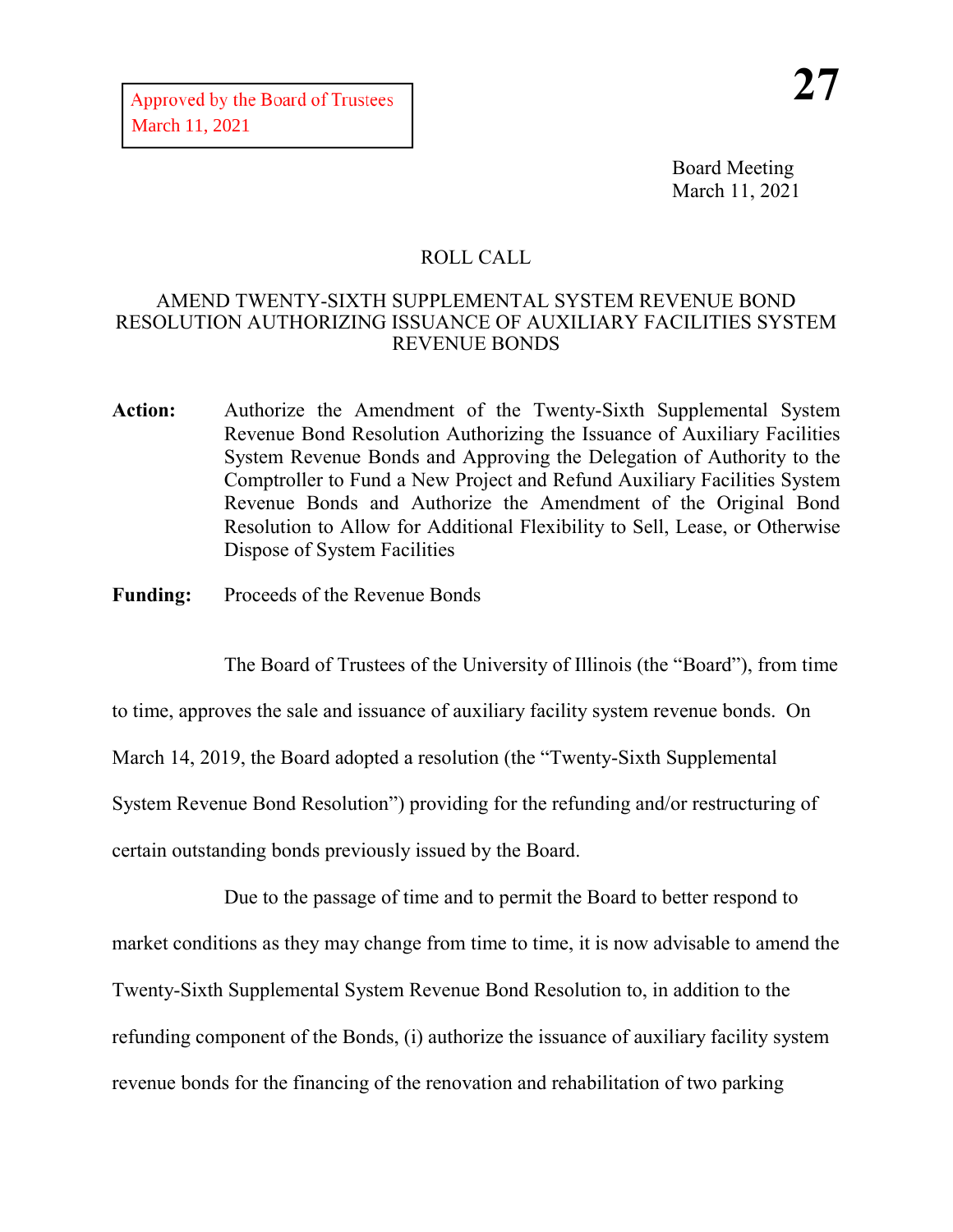garages at Urbana-Champaign (previously approved by the Board on November 14, 2019), (ii) permit the Bonds to be sold on a competitive or negotiated basis as determined by the CFO/Comptroller (the "Comptroller"), and (iii) permit the Board to enter into a purchase agreement for the Bonds providing for a delayed delivery of the Bonds (the "Delayed Delivery Agreement") if deemed financially advantageous by the Comptroller (the Twenty-Sixth Supplemental System Revenue Bond Resolution as so amended and restated, the "Amended and Restated Twenty-Sixth Supplemental System Revenue Bond Resolution). The Bonds may be issued and sold from time to time in one or more series as described in the Amended and Restated Twenty-Sixth Supplemental System Revenue Bond Resolution presented at this meeting.

The Bonds will be sold via (i) a public competitive bidding process to the bidder or syndicate submitting the offer to purchase one or more series of the Bonds determined by the Comptroller to be in the best financial interest of the Board or (ii) a negotiated sale to the underwriter or underwriters appointed as described below, all as determined by the Comptroller. Depending on market conditions, certain issues of Bonds authorized hereby may be sold competitively, while others may be sold on a negotiated basis.

Following a prior Request for Proposal (the "RFP") selection process, twelve firms were approved to serve as senior managing underwriter for University debt offerings. Any one or a combination of these firms will be selected by the Comptroller to serve as senior manager on a negotiated sale of these issues. Other co-managing

2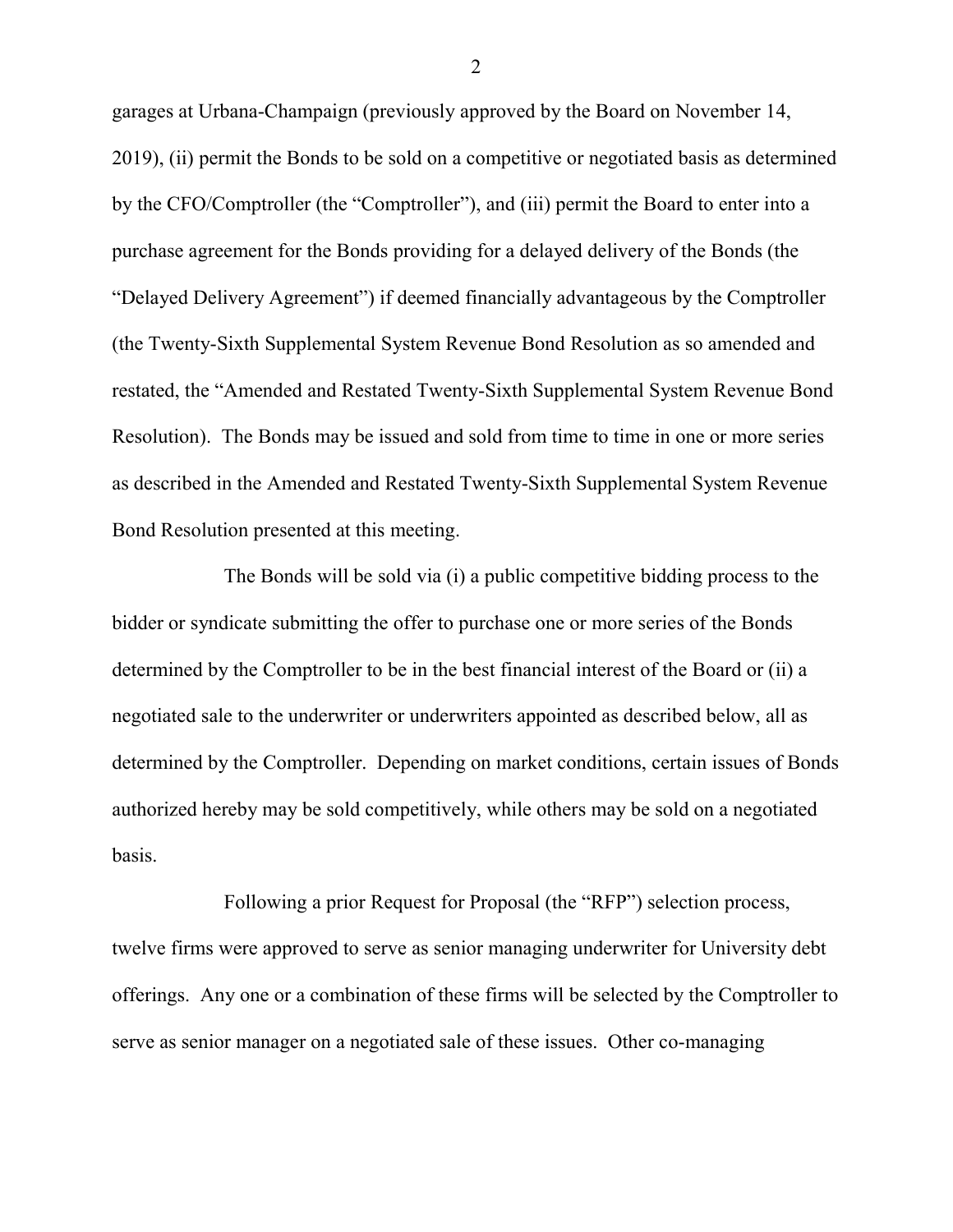underwriters, previously approved by the same RFP process for such a role, will be assigned on an issue-by-issue basis.

Due to the passage of the Tax Cuts and Jobs Act, tax-exempt refunding bonds must be issued no more than 90 days before the call date of the bonds they are refunding. The foregoing notwithstanding, it may be financially advantageous for the Board to price one or more series of refunding Bonds in a negotiated sale prior to the traditional pricing period, although still after the Board's approval of the Amended and Restated Twenty-Sixth Supplemental System Revenue Bond Resolution. In such event, the purchasers may require the Board to enter into one or more agreements detailing the terms of such forward delivery, which may include contingencies that would add additional conditions to the purchasers' obligations to accept delivery of said Bonds. The Amended and Restated Twenty-Sixth Supplemental System Revenue Bond Resolution allows the Board to enter into one or more Delayed Delivery Agreements if determined by the Comptroller to be in the best financial interest of the Board.

Additionally, the Amended and Restated Twenty-Sixth Supplemental System Revenue Bond Resolution includes certain amendments to the Original Bond Resolution that will provide additional flexibility to the Board to sell, lease, or otherwise dispose of System facilities. Such amendments will only be effective upon the consent of the holders of a majority in aggregate principal amount of the bonds outstanding under the Original Bond Resolution.

In order to proceed with the preparation, sale, and issuance of the Bonds, the Comptroller recommends that the Board take the following actions:

3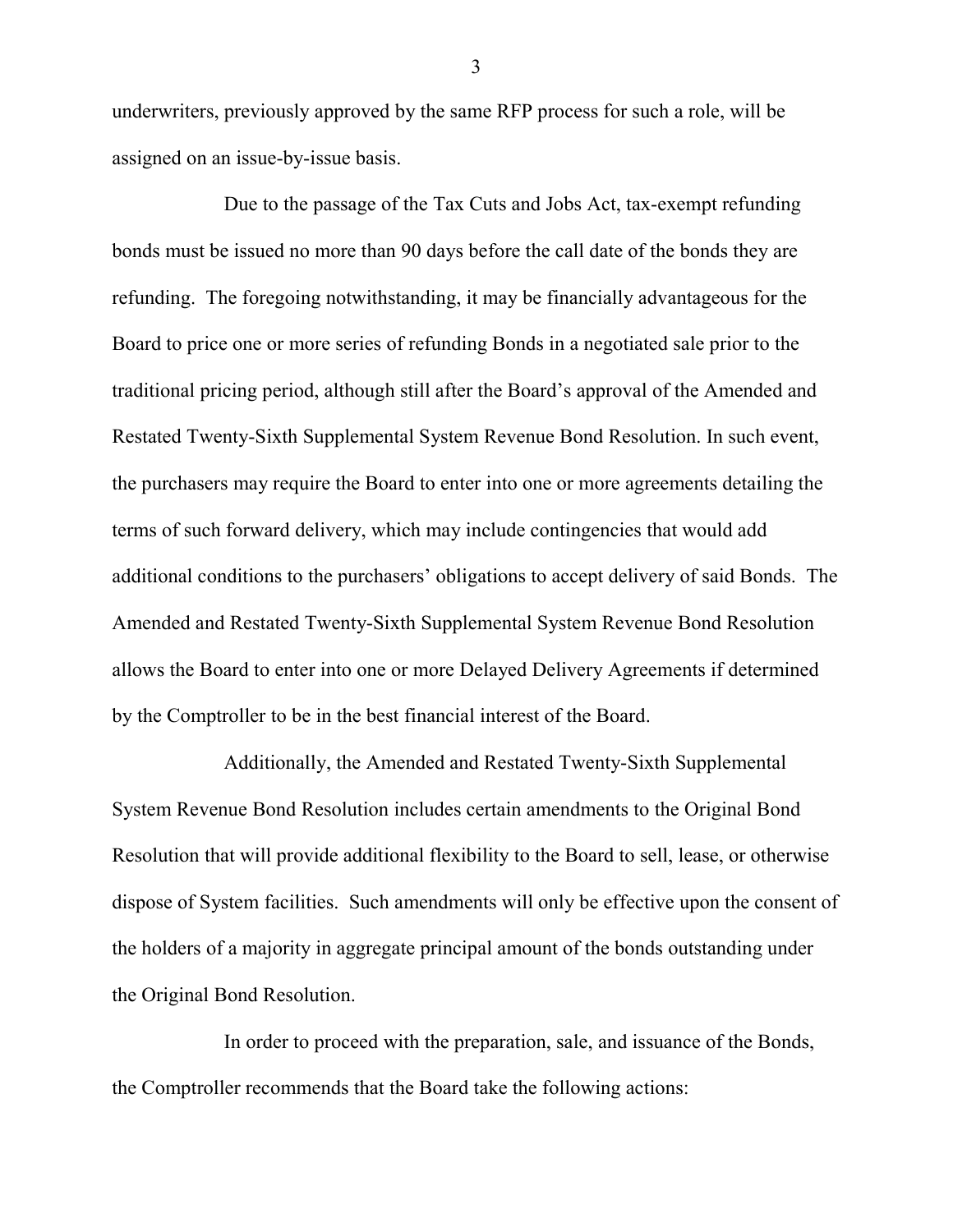- 2. For the Bonds of each series, as applicable, approve the forms of (i) the Official Notice of Sale and Bid Form (the "Notice of Sale") in substantially the form of the Official Notice of Sale and Bid Formused in the most recent issue competitively sold by the Board and (ii) the Preliminary Official Statement in substantially the form of the Preliminary Official Statement used in the most recent fixed rate issue sold by the Board and approval of the final Official Statement in substantially the form of the final Official Statement used in the most recent fixed rate issue sold by the Board, each updated to include current disclosure information respecting the University and its financial condition, the terms of the Bonds and, if applicable, the forward delivery provisions.
- 3. Approve the form of the Bond Purchase Agreement, in substantially the form presented to the Board at the March 14, 2019, board meeting, to be used in connection with a negotiated sale of a series of the Bonds. Whether sold competitively or on a negotiated basis, the Bonds of each series (i) shall be sold to the purchasers thereof at a price, exclusive of net original issue discount or premium, not less than 98 percent of the par amount thereof, (ii) shall have a true interest cost of the Bonds of any series not to exceed 6.25 percent and (iii) shall have coupon interest rates not to exceed 6.50 percent. Any agreement entered into with the purchasers of Bonds sold competitively shall have terms and conditions no less favorable to the Board than those contained in the form of Bond Purchase Agreement. The form of Bond Purchase Agreement described above will form the basis of any Delayed Delivery Agreement to be executed and delivered by the Comptroller.
- 4. Confirm the delegation to the Comptroller of the authority to determine the number and timing of sales of the Bonds, as well as the principal amount, final terms, and terms of the sale of the Bonds within the limits expressed in this Board action and to ratify, approve, and confirm any and all changes in the forms of the documents authorized herein necessary or appropriate in connection herewith.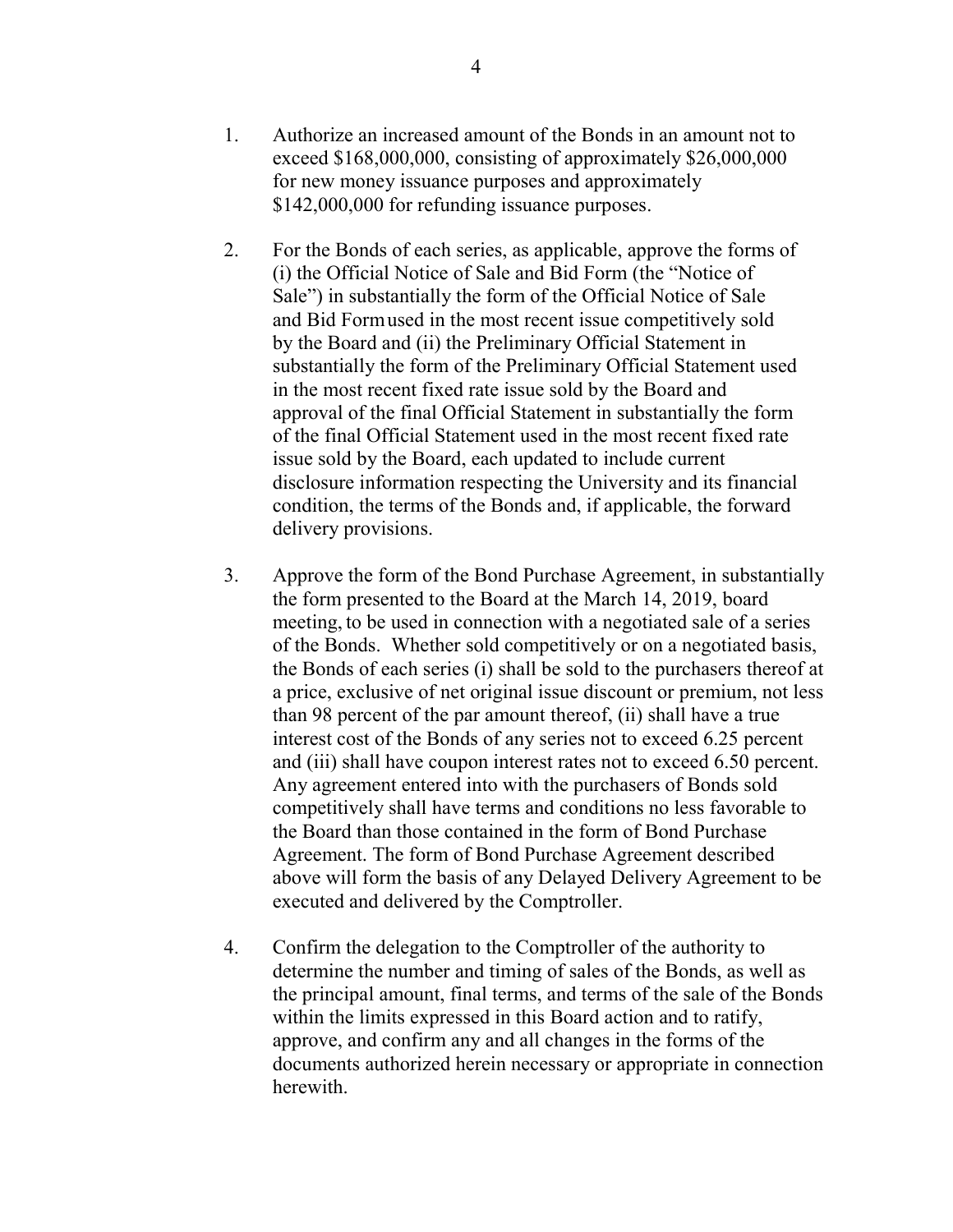- 5. Delegate to the Comptroller the authority to (i) determine the particular Outstanding Bonds to be refunded with proceeds of the Bonds, (ii) determine the method of sale of any series, competitive or negotiated, (iii) for a competitive sale, direct the publication of the Notice of Sale in such locations as shall be determined by the Comptroller to provide a competitive sale of Bonds on terms most favorable to the Board, (iv) for a negotiated sale, approve the firm(s) from the pool qualified under the RFP to serve as senior managing underwriter and appoint co-managers and selling group members from the pool qualified under the RFP to assist in the marketing of the Bonds, and (v) approve the execution of one or more Delayed Delivery Agreements.
- 6. Approve the Amended and Restated Twenty-Sixth Supplemental System Revenue Bond Resolution in substantially the form presented to the Board to amend and restate the Twenty-Sixth Supplemental System Revenue Bond Resolution previously approved by the Board at the March 14, 2019, board meeting.
- 7. Approve the Escrow Agreement (or Escrow Agreements, as applicable), in substantially the form presented to the Board at the March 14, 2019, board meeting for the deposit of proceeds of any series of the Bonds and such other funds of the Board as shall be deemed necessary by the Comptroller to provide for the refunding of a series of Outstanding Bonds.
- 8. Approve the form of Continuing Disclosure Agreement (or Continuing Disclosure Agreements, as applicable), in substantially the same form as the Continuing Disclosure Agreement entered into by the Board on July 9, 2020, with respect to the Bonds to be executed and delivered in connection with the sale of each series of the Bonds.
- 9. Ratify and confirm all actions taken or to be taken by the officers and members of the Board in connection with the sale and delivery of the Bonds to the initial purchaser.
- 10. For the Bonds of each series, as applicable, authorize the Comptroller and other authorized officers of the Board to do and perform such other acts and things and to make, execute, and deliver all such other instruments and documents on behalf of the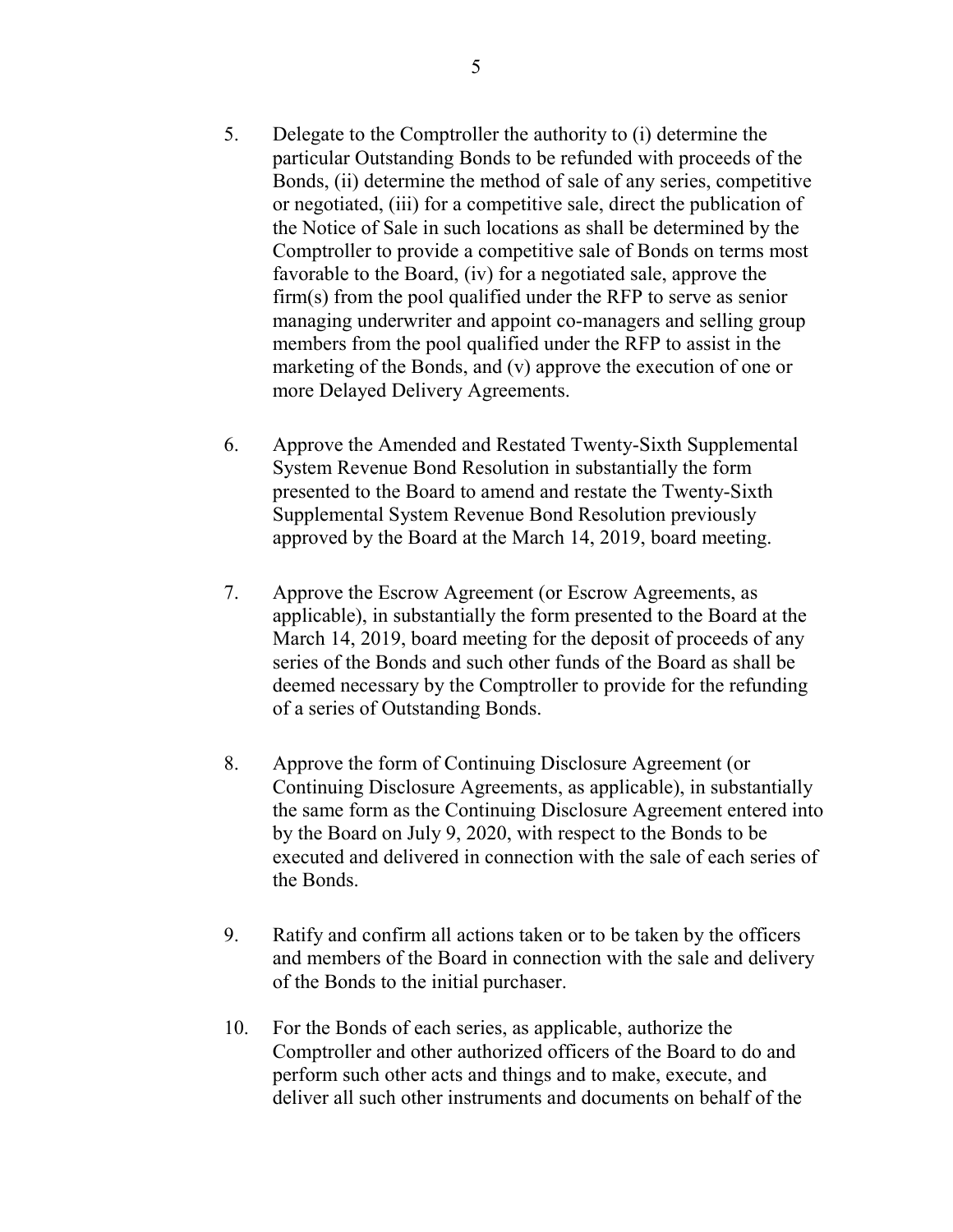Board as may be by them deemed necessary or appropriate in connection with the provisions of the Notice of Sale, the Preliminary Official Statement, the Official Statement, the Bond Purchase Agreement, the Delayed Delivery Agreement, the Amended and Restated Twenty-Sixth Supplemental System Revenue Bond Resolution, the Escrow Agreement and the Continuing Disclosure Agreement, including a Tax Exemption Certificate and Agreement in form satisfactory to Bond Counsel, University Counsel and the Board's Issuer's Counsel, and ratify, approve, and confirm all acts and things whether heretofore or hereafter done or performed by any of the officers of the Board which are in conformity with the intents and purposes of these resolutions.

- 11. Retain Chapman and Cutler LLP to serve as bond counsel.
- 12. Retain Public Financial Management, Inc. to serve as financial advisor.
- 13. Retain Katten Muchin Rosenman LLP to serve as issuer's counsel.
- 14. Retain The Bank of New York Mellon Trust Company, National Association to serve as bond registrar, trustee and escrow agent.
- 15. Delegate to the Comptroller the authority to negotiate for credit enhancement, as needed and deemed economically beneficial following consultation with the financial advisor.
- 16. Take actions to pursue and obtain a credit rating or ratings on the Bonds.

Certain legal matters incidental to the authorization and issuance of the

Bonds, the forms of the Notice of Sale and the Preliminary and final Official Statements, and the authorization, execution and delivery of the Amended and Restated Twenty-Sixth Supplemental System Revenue Bond Resolution, the Escrow Agreement, the Bond Purchase Agreement, the Delayed Delivery Agreement and the Continuing